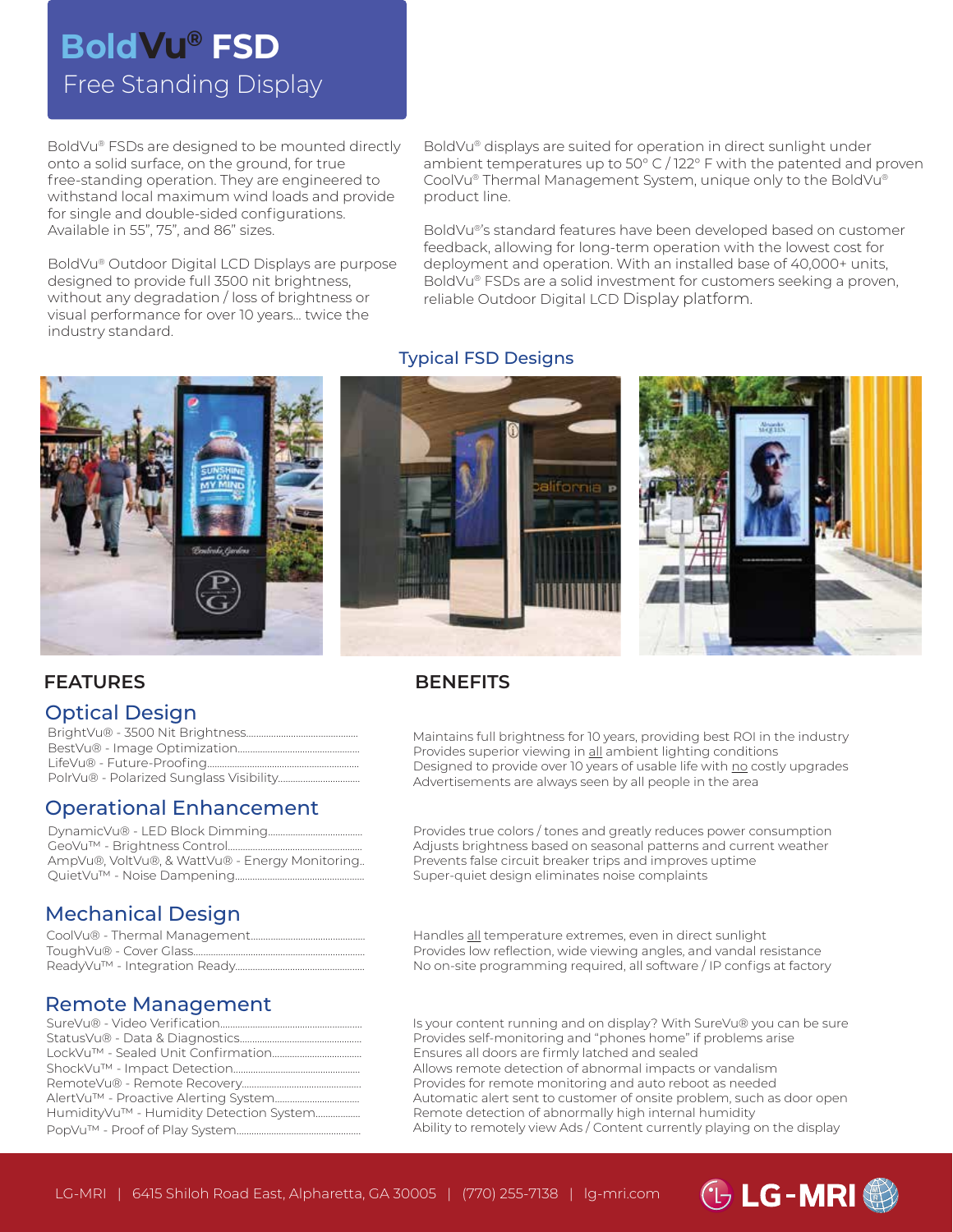# **DISPLAY SIZES**



# **BRIGHTNESS LEVELS**



# **DISPLAY CONFIGURATIONS**

Single-Sided One digital display face.

Double-Sided Two digital display faces back to back.

#### Single-Sided with Static LED Backlight One digital display face and an LED backlit face

for a static poster.

# **OPTIONAL FEATURES**

InfiniteTouch® All-Glass PCAP touchscreen with digital controller.

#### USB Cameras

USB cameras hidden behind the display cover glass.

#### Comms Cap

Housing Connectivity Gateways, Telcom devices and other equipment.

# **All BoldVu® FSDs are designed for Hurricane force winds . . . up to 189 MPH**

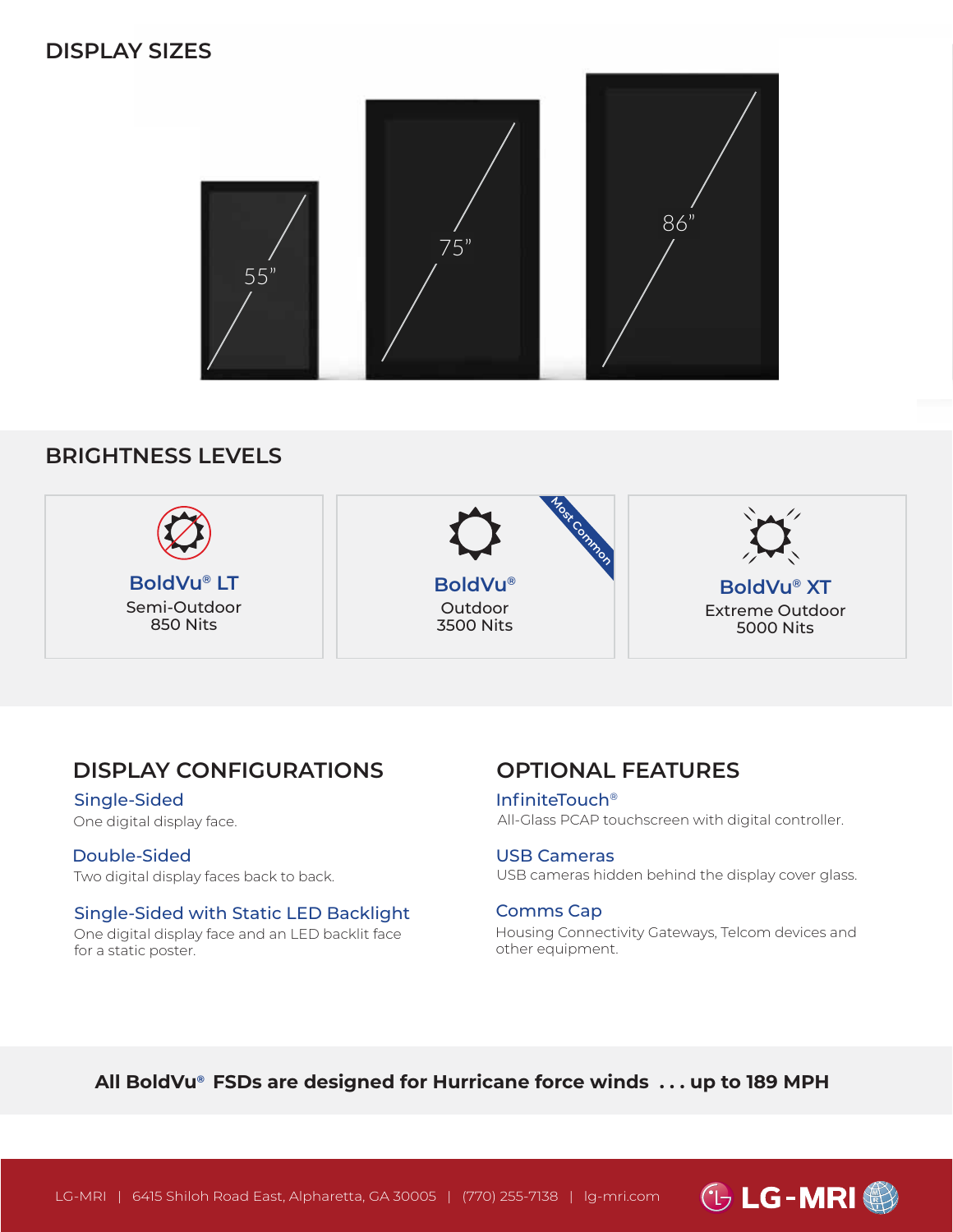# **TECHNICAL SPECIFICATIONS**

# **SINGLE-SIDED FSD**

| Display Size (diagonal)       | 55" (Slim)*         | 75"               | 86"                 |
|-------------------------------|---------------------|-------------------|---------------------|
| <b>Active Display Area</b>    | 28.79" H X 47.62" V | 36.5" H X 66.0" V | 41.97" H X 74.61" V |
| Resolution                    | 1080 x 1920         | 2160 x 3840       | 2160 x 3840         |
| Safety/Vandal Glass           | $13.5 \text{ mm}$   | $13.5 \text{ mm}$ | $13.5 \text{ mm}$   |
| Luminance                     | 3500 nits           | 3500 nits         | 3500 nits           |
| Average Power Consumption (W) | 250W                | 650W              | 950W                |
| Maximum Power Consumption (W) | 630W                | 1250W             | 2500W               |
| Width (Typical)               | 31.5"               | 45.7"             | 50.8"               |
| Height (Typical)              | 56.28"              | 74.4"             | 82.7"               |
| Depth (Typical)               | 3.9"                | 5.8"              | 7.0"                |
| Weight (Approximate)          | 175                 | 450               | 550                 |

# **DOUBLE-SIDED FSD**

| Display Size (diagonal)       | 55"                 | 75"               | 86"                 |
|-------------------------------|---------------------|-------------------|---------------------|
| <b>Active Display Area</b>    | 28.79" H X 47.62" V | 36.5" H X 66.0" V | 41.97" H X 74.61" V |
| Resolution                    | 1080 x 1920         | 2160 x 3840       | 2160 x 3840         |
| Safety/Vandal Glass           | $13.5 \text{ mm}$   | $13.5 \text{ mm}$ | $13.5 \text{ mm}$   |
| Luminance                     | 3500 nits           | 3500 nits         | 3500 nits           |
| Average Power Consumption (W) | 450W                | 1000W             | 1500W               |
| Maximum Power Consumption (W) | 1250W               | 2500W             | 4375W               |
| Width (Typical)               | 31.5"               | 45.7"             | 50.8"               |
| Height (Typical)              | 56.28"              | 74.33"            | 101.0"              |
| Depth (Typical)               | 10.9"               | 10.0"             | 10.0"               |
| Weight (Approximate)          | 550                 | 900               | 1100                |

\*Not currently available with Touchscreen.

Note: Specifications and dimensions subject to change without notice. Power use based on full brightness with a white field, averaged over 10 years of 24/7 use.

**GLG-MRI**